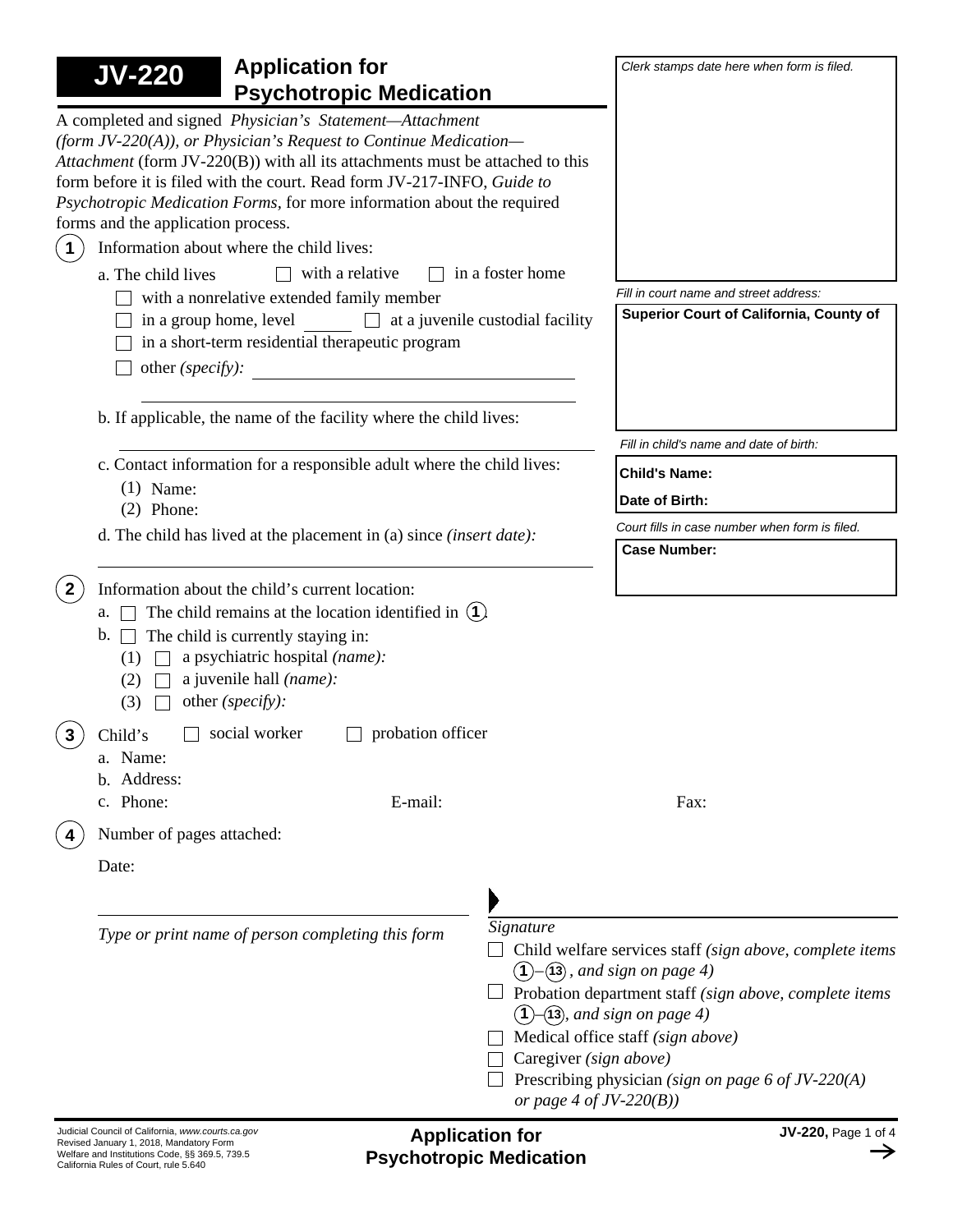|                         |                                                   |                                                                                                                                                                                                                                                                          |                                   | <b>Case Number:</b>                                                                                                                                                                                                                           |
|-------------------------|---------------------------------------------------|--------------------------------------------------------------------------------------------------------------------------------------------------------------------------------------------------------------------------------------------------------------------------|-----------------------------------|-----------------------------------------------------------------------------------------------------------------------------------------------------------------------------------------------------------------------------------------------|
|                         | Child's name:                                     |                                                                                                                                                                                                                                                                          |                                   |                                                                                                                                                                                                                                               |
|                         | to fill out items $5-13$ of this form.            | If you are the child's social worker or probation officer, you must fill out items 5–13 of this form. If you do not know the                                                                                                                                             |                                   | answer to a question, write "I do not know." If you are not the child's social worker or probation officer, you do not need                                                                                                                   |
| $\overline{\mathbf{5}}$ |                                                   | Describe if the child has shared feelings about starting to take medication. If this is a request to renew or modify<br>medication, include what the child reports regarding the benefits and side effects of having taken the medication.                               |                                   |                                                                                                                                                                                                                                               |
| 6                       |                                                   | The child will provide input on the medication being prescribed ( <i>check all that apply</i> ):                                                                                                                                                                         |                                   |                                                                                                                                                                                                                                               |
|                         | a.<br>c.<br>e.<br>g.                              | Through the social worker/probation officer.<br>Through his or her CASA.<br>By writing a letter to the judge.<br>Other (specify):                                                                                                                                        | $\mathbf{b}$ . $\mathbf{1}$<br>f. | Through his or her attorney.<br>By filling out form JV-218.<br>By talking to the judge at a hearing.                                                                                                                                          |
| $\overline{\mathbf{7}}$ | take medication.                                  |                                                                                                                                                                                                                                                                          |                                   | Describe what the caregiver reports regarding the child being placed on the medication. If this is a request to renew<br>or modify medication, include what the caregiver reports regarding the benefits and side effects of having the child |
| 8                       | b.<br>c.<br>$d_{\cdot}$<br>Other (specify):<br>e. | The caregiver will provide input on the medication being prescribed ( <i>check all that apply</i> ):<br>$\Box$ Through the social worker/probation officer.<br>By filling out form JV-219.<br>By writing a letter to the judge.<br>By talking to the judge at a hearing. |                                   |                                                                                                                                                                                                                                               |
| 9                       | Yes                                               | question 8 accurate, to the best of your knowledge?<br>$\Box$ I do not know<br>No                                                                                                                                                                                        |                                   | a. Is the information provided by the physician on form JV-220(A) at questions 10 and 11 or on form JV-220(B) at                                                                                                                              |
|                         |                                                   | have been used in the last six months?<br>Yes                                                                                                                                                                                                                            | N <sub>0</sub>                    | b. Do you have additional information about mental health treatment alternatives to the proposed medications that<br>If yes, explain:                                                                                                         |
|                         |                                                   |                                                                                                                                                                                                                                                                          |                                   |                                                                                                                                                                                                                                               |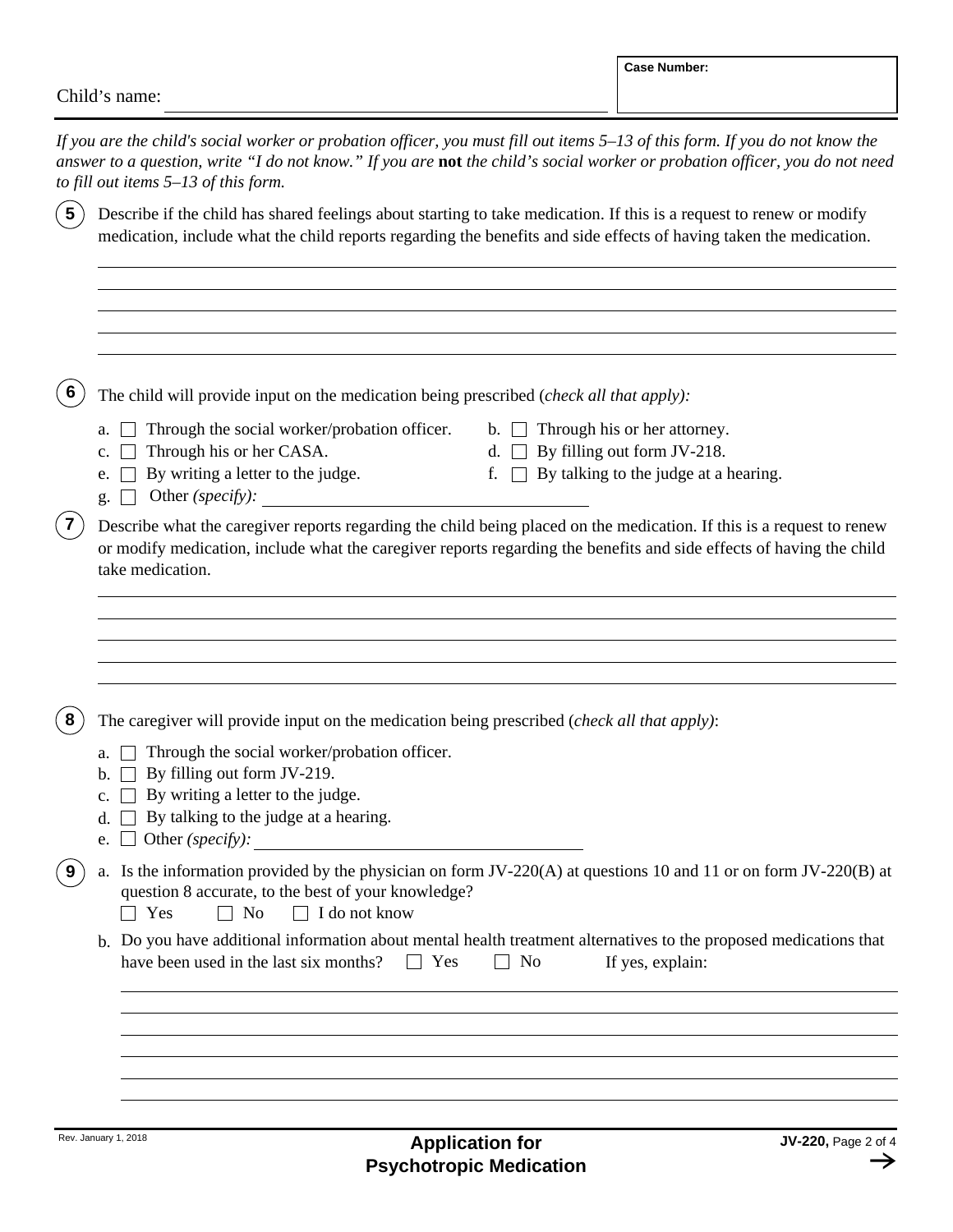| Child's name:<br>c. Do you have additional information to add about other psychotropic medications that have been tried in the last<br>9<br>Yes<br>No<br>six months?<br>If yes, explain:                                                                                                    |                                               |  |  |  |  |  |
|---------------------------------------------------------------------------------------------------------------------------------------------------------------------------------------------------------------------------------------------------------------------------------------------|-----------------------------------------------|--|--|--|--|--|
|                                                                                                                                                                                                                                                                                             |                                               |  |  |  |  |  |
|                                                                                                                                                                                                                                                                                             |                                               |  |  |  |  |  |
|                                                                                                                                                                                                                                                                                             |                                               |  |  |  |  |  |
| d. List the psychotropic medications that you know were taken by the child in the past and the reason or reasons<br>these were stopped, if the reasons are known to you.<br>Medication name (generic or brand) $ $<br>Reason for stopping                                                   |                                               |  |  |  |  |  |
|                                                                                                                                                                                                                                                                                             |                                               |  |  |  |  |  |
| The rapeutic services, other than medication, which the child is enrolled in or is recommended to participate in<br>during the next six months (check all that apply; include frequency for therapy on blank line):<br>$\blacksquare$ b. $\Box$ Individual therapy:<br>Group therapy:<br>a. |                                               |  |  |  |  |  |
| Therapeutic Behavioral Services (TBS):<br>d.                                                                                                                                                                                                                                                | Milieu therapy (explain):<br>$\mathbf{c}$ .   |  |  |  |  |  |
| Therapy for children on the autism spectrum:<br>e.                                                                                                                                                                                                                                          | <u> 1980 - Andrea Andrew Maria (h. 1980).</u> |  |  |  |  |  |
| Art therapy:<br>f.                                                                                                                                                                                                                                                                          |                                               |  |  |  |  |  |
| Cognitive behavioral therapy (CBT):<br>g.                                                                                                                                                                                                                                                   |                                               |  |  |  |  |  |
| Wraparound services:<br>h.                                                                                                                                                                                                                                                                  |                                               |  |  |  |  |  |
| 1.                                                                                                                                                                                                                                                                                          |                                               |  |  |  |  |  |
| Speech therapy:<br>j.<br><u> 1989 - Johann Stoff, Amerikaansk politiker († 1908)</u>                                                                                                                                                                                                        |                                               |  |  |  |  |  |
| k.                                                                                                                                                                                                                                                                                          |                                               |  |  |  |  |  |
| L I                                                                                                                                                                                                                                                                                         |                                               |  |  |  |  |  |
| What other services could benefit or enhance the child's well-being (for example, sports, art, extracurricular<br><i>activities</i> )?                                                                                                                                                      |                                               |  |  |  |  |  |
|                                                                                                                                                                                                                                                                                             |                                               |  |  |  |  |  |
|                                                                                                                                                                                                                                                                                             |                                               |  |  |  |  |  |
|                                                                                                                                                                                                                                                                                             |                                               |  |  |  |  |  |
|                                                                                                                                                                                                                                                                                             |                                               |  |  |  |  |  |
|                                                                                                                                                                                                                                                                                             |                                               |  |  |  |  |  |